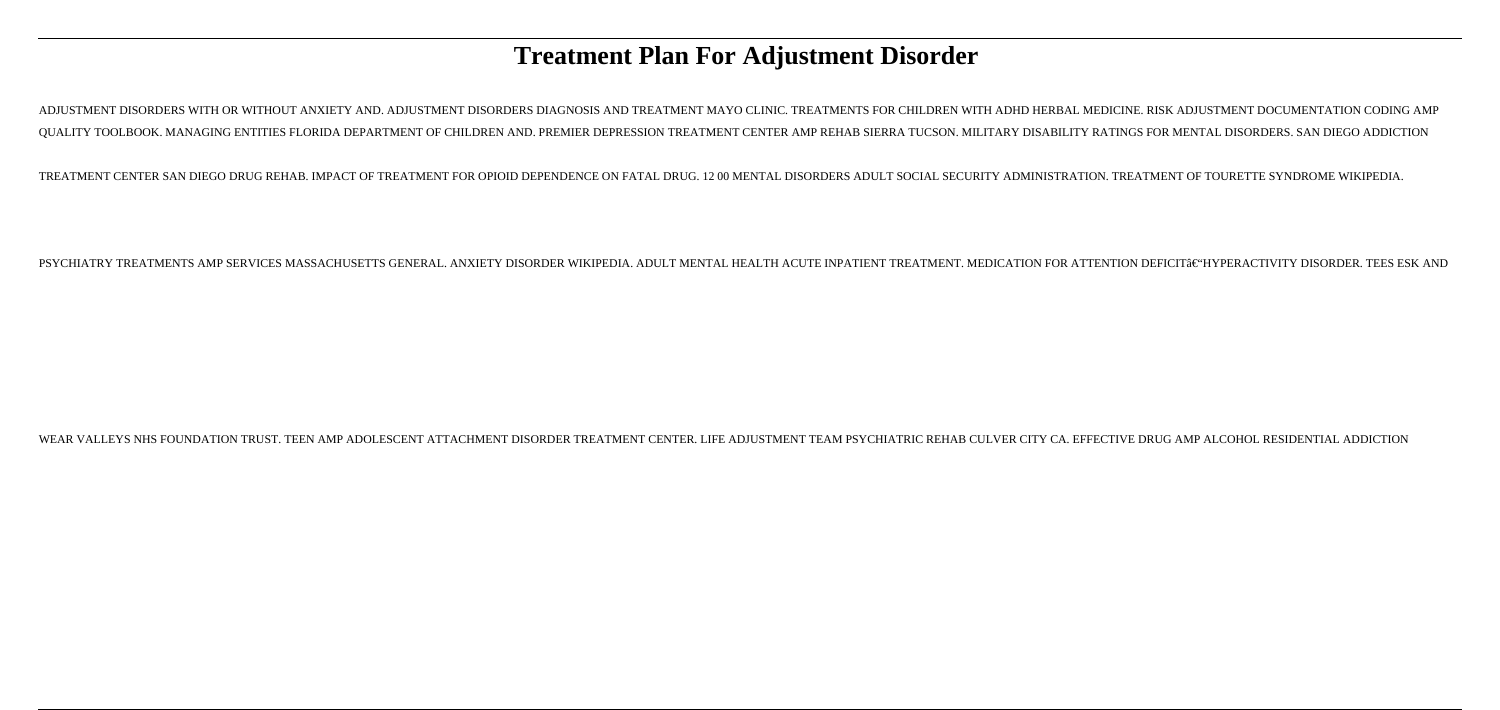#### **Adjustment Disorders With Or Without Anxiety And**

December 6th, 2014 - What S The Difference Between Adjustment Disorder And PTSD Or Acute Stress Disorder What Are The Adjustment Disorders Includes DSM 5 Amp Proposed ICD 11 Criteria ICD 10 Code F43"adjustment disorders di **mayo clinic**

may 2nd, 2018 - adjustment disorders are stress related conditions where you feel overwhelmed and have a hard time adjusting to a stressful event or change'

## '**Treatments for Children with ADHD Herbal Medicine**

April 30th, 2018 - Herbal Medicine and Treatments for Attention Deficit Hyperactivity Disorder ADHD Overview Parents and professionals faced with the challenging task of treating ADD and ADHD in children commonly face an unfortunate situation in which behavior problems at home and or school have placed yet another pressure to opt for medication as the'

## '**Risk Adjustment Documentation Coding amp Quality Toolbook**

**May 2nd, 2018 - Understanding key documentation and coding guidelines Risk Adjustment Documentation Coding amp Quality Toolbook**''**Managing Entities Florida Department of Children and**

May 1st, 2018 - The department contracts for behavioral health services through regional systems of care called Managing Entities MEs These entities do not provide direct services rather they allow the department's fund

### regions of the State''**Premier Depression Treatment Center amp Rehab Sierra Tucson**

May 1st, 2018 - 30 years of healing depression Sierra Tucson is the best residential depression treatment center amp rehab using integrative therapies and a holistic approach'

#### '**Military Disability Ratings for Mental Disorders**

April 29th, 2018 - Mental Disorders Topics The Psychological Rating System Mental Conditions that are Not Ratable Personality Disorders Adjustment Disorders Dissociative Disorders''**San Diego Addiction Treatment Center San Diego Drug Rehab**

May 1st, 2018 - San Diego Addiction Treatment Center quality drug and alcohol addiction treatment in San Diego California Call now most insurance accepted'

## ' **impact of treatment for opioid dependence on fatal drug**

november 25th, 2015 - open access creative commons research report impact of treatment for opioid dependence on fatal drug related poisoning a national cohort study in england

### '**12 00 Mental Disorders Adult Social Security Administration**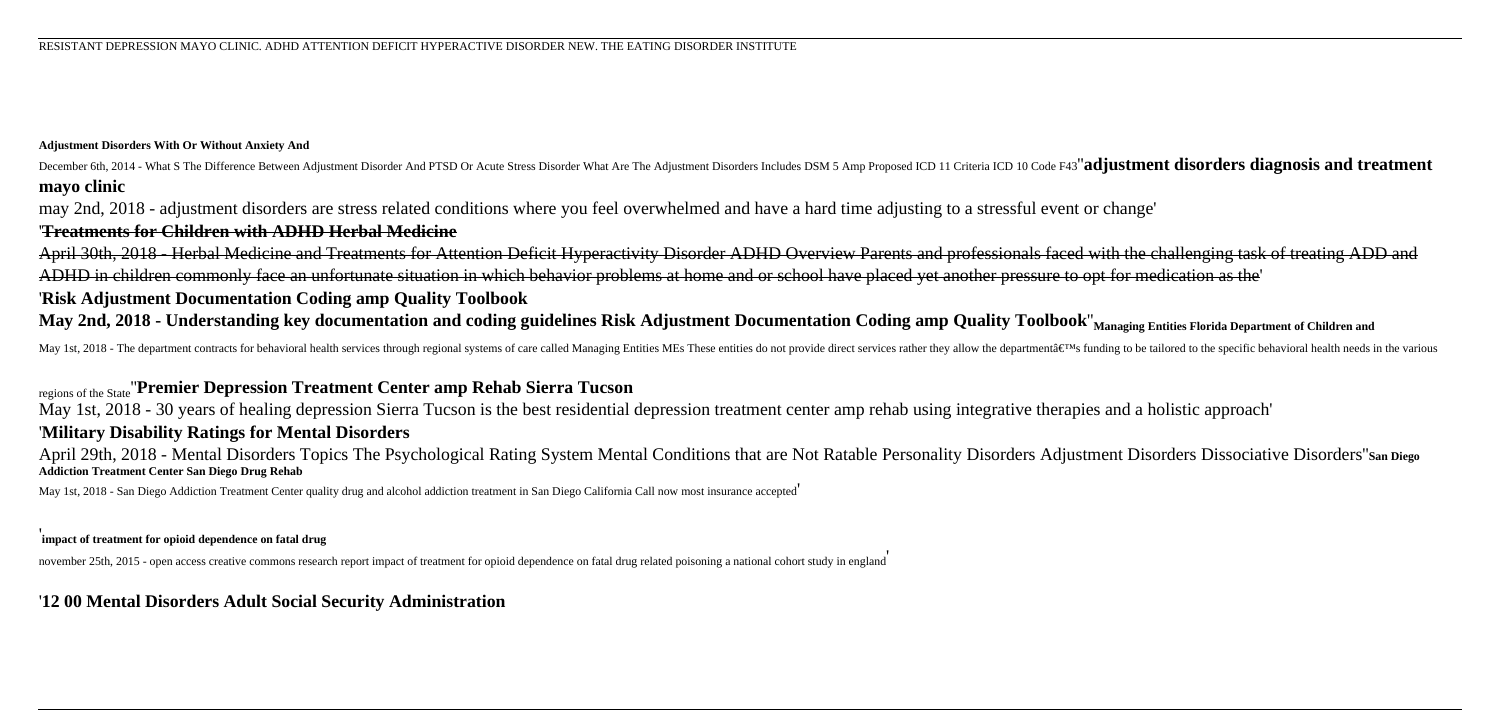## **May 1st, 2018 - Section 12 01 Category Of Impairments Mental 12 02 Neurocognitive Disorders 12 03 Schizophrenia Spectrum And Other Psychotic Disorders**''**treatment of tourette syndrome wikipedia**

**may 2nd, 2018 - treatment priority treatment of tourette syndrome can be divided into treatment of tics and treatment of co occurring conditions which when present are often a larger source of functional impairment than the tics themselves**''**Psychiatry Treatments amp Services Massachusetts General**

May 2nd, 2018 - The Mass General Department of Psychiatry is committed to providing compassionate highest quality treatment and services to patients of all ages Learn more''*Anxiety disorder Wikipedia*

*April 30th, 2018 - Generalized anxiety disorder GAD is a common disorder characterized by long lasting anxiety that is not focused on any one object or situation*''**ADULT MENTAL HEALTH ACUTE INPATIENT TREATMENT**

MAY 2ND, 2018 - ADULT MENTAL HEALTH ACUTE INPATIENT TREATMENT OFTEN TIMES THE STRESSES OF EVERYDAY LIFE CAN BE OVERWHELMING A PARTICULARLY TRAUMATIC EVENT OR OCCURRENCE CAN CHANGE YOUR LIFE IN AN INSTANT MAKING IT HARD TO JUST GET THROUGH THE DAY''<sup>medication for attention</sup><br>deficita€™hyperactivity disorder

may 2nd, 2018 - the new engl and journal of medicine 2008 n engl j med 367 21 nejm org november 22 2012 as the date of the first prescription and the end of treatment was defined as the date of the last pre-

#### '**Tees Esk And Wear Valleys NHS Foundation Trust**

January 26th, 2017 - Read Our Full Service Inspection Reports For Tees Esk And Wear Valleys NHS Foundation Trust Published On 11 May 2015'

## '**Teen Amp Adolescent Attachment Disorder Treatment Center**

May 1st, 2018 - Read About Attachment Disorder And Co Occurring Disorders We Treat The Village Is An Adolescent Treatment Center Amp Rehab For Teens Dealing With Attachment Disorder Amp Substance Abuse In An Outdoor Setting'

#### '**Life Adjustment Team Psychiatric Rehab Culver City CA**

April 30th, 2018 - The Life Adjustment Team in Culver City specializes in mental health treatment'

#### '**EFFECTIVE DRUG AMP ALCOHOL RESIDENTIAL ADDICTION TREATMENT**

APRIL 29TH. 2018 - COVE FORGE IS WILLIAMSBURG PA'S LEADING DETOX REHAB CENTER FOR ALCOHOL ABUSE AMP ADDICTION AND OFFERS RESIDENTIAL MENTAL HEALTH TREATMENT PROGRAMS '**Borderline Personality Disorder NEJM**

April 15th, 2012 - This Article Reviews The Characteristic Features Of Borderline Personality Disorder Evidence To Indicate Genetic And Environmental Factors In Pathogenesis And Effective Treatment Strategies,